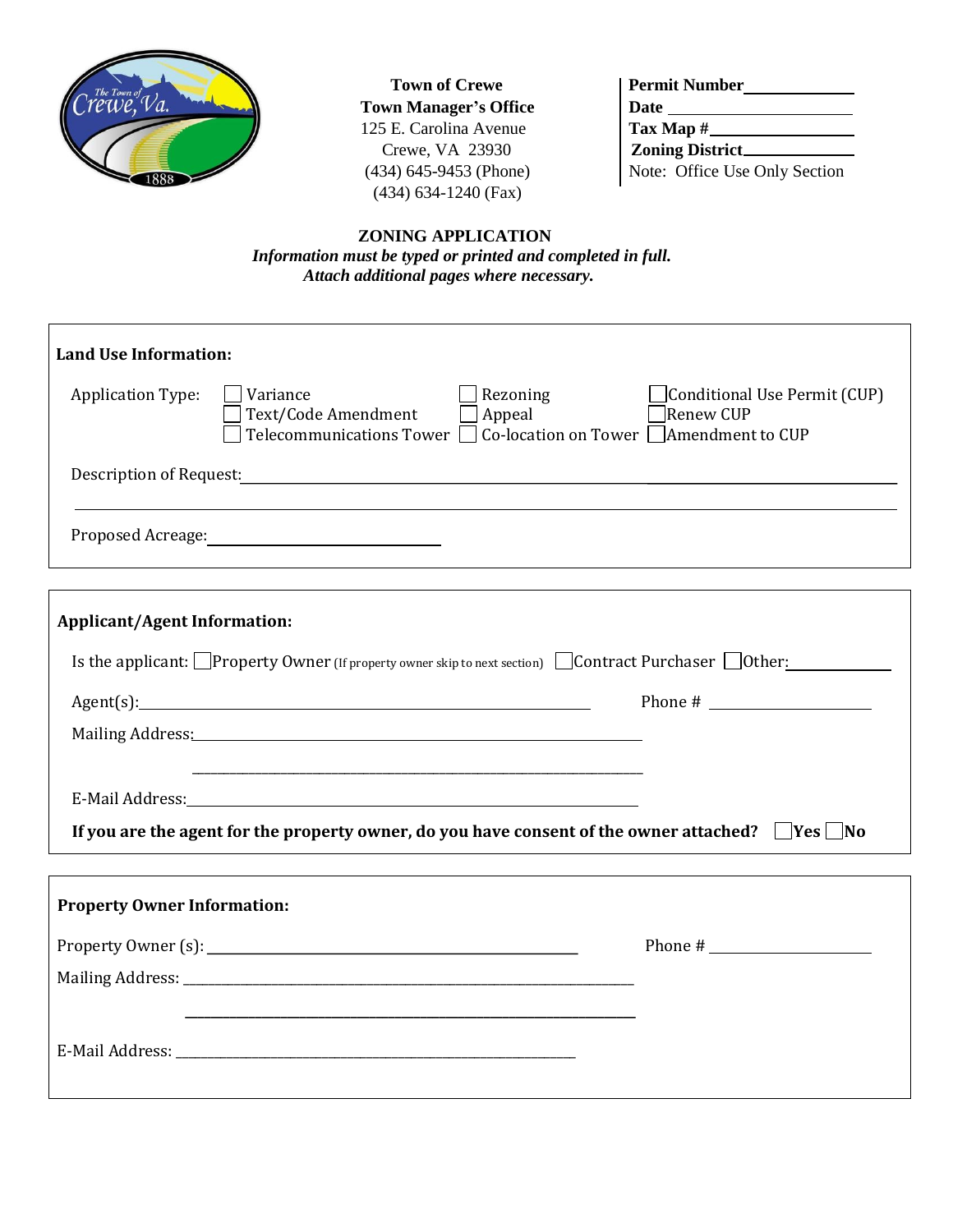| <b>Subject Parcel Information</b>                                               |
|---------------------------------------------------------------------------------|
|                                                                                 |
| Street Address:<br><u> 1980 - Johann Stoff, Amerikaansk politiker († 1908)</u>  |
| <b>General Description of Property:</b>                                         |
|                                                                                 |
| Current Zoning (circle one)                                                     |
| $\Box$ R-1 $\Box$ R-2 $\Box$ R-3 $\Box$ RMH $\Box$ C-1 $\Box$ M-1 $\Box$ M-2    |
| Proposed Zoning (for rezoning request)                                          |
| $\Box$ R-1 $\Box$ R-2 $\Box$ R-3 $\Box$ RMH $\Box$ C-1 $\Box$ M-1<br>$\Box$ M-2 |
| Existing Use(s) of Property                                                     |
|                                                                                 |

A. Explain fully the proposed use, type of development, operation program, reason for this request, etc.:

B. Section(s) of the Town Code that pertain to this request

C. State how this request will not be materially detrimental to adjacent property, the surrounding neighborhood or Town in general. Include where applicable; information concerning use of public utilities/services, relationship to the comprehensive plan effect of request on public schools, traffic impact, means of access to nearest public road, existing and future area development, etc.

D. Has any previous application for a land use amendment been filed in connection with these parcels? List case numbers and explain any existing use permit, conditional use, or variance previously granted on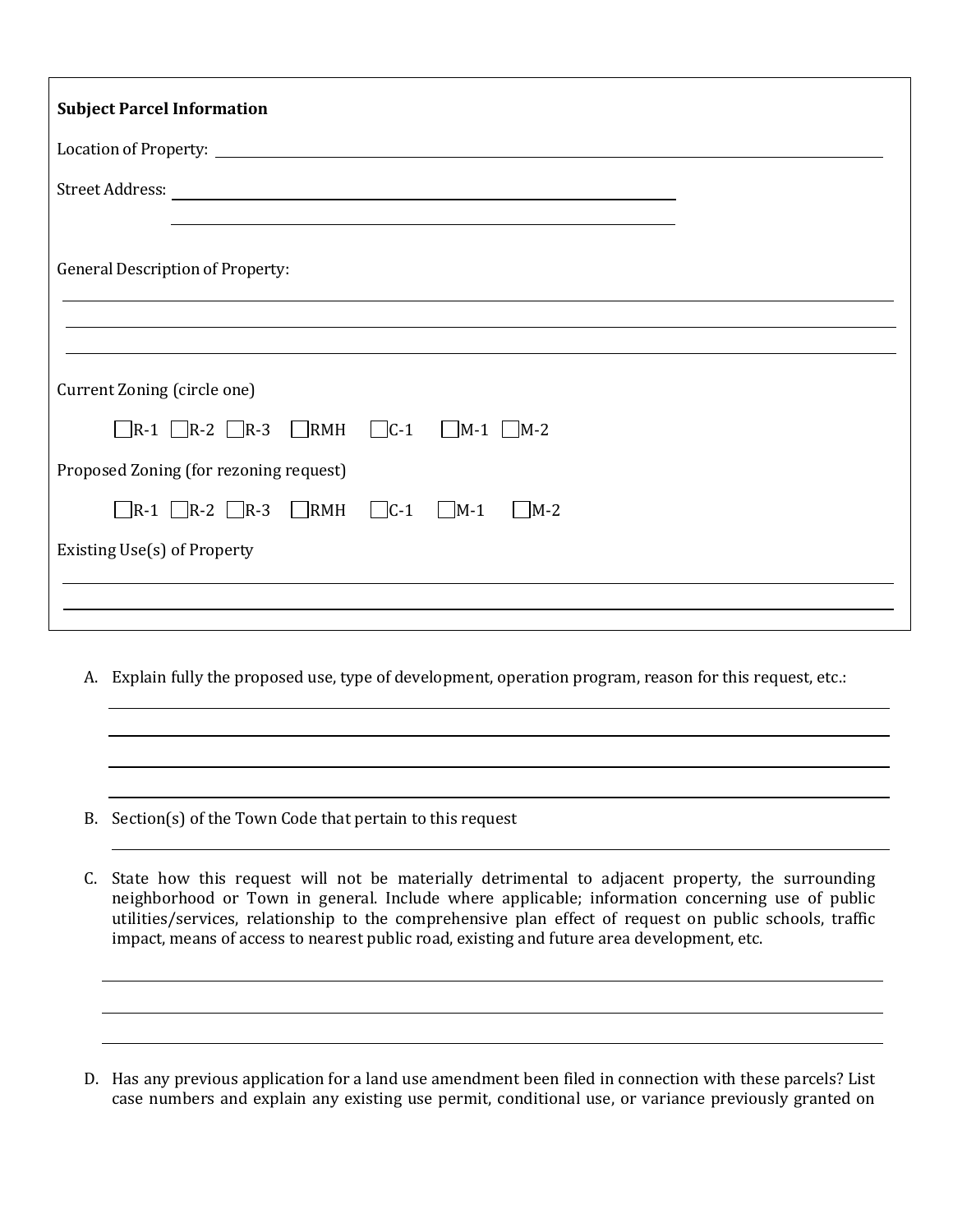the parcels in question. If this application is to amend an existing conditional use permit or other applicable amendment, please explain the request (proposed change in structure(s)).

## E. **Proffers and Conditions**

List any conditions or proffers currently associated with this property.

If the applicant proffers any conditions (§ 15.2-2297 of the Code of Virginia), they must:

- 1) The rezoning itself must give rise for the need for the conditions
- 2) The conditions have a reasonable relationship to the rezoning
- 3) The conditions shall not include a cash contribution to the Town of Crewe
- 4) The conditions shall not include mandatory dedication of property
- 5) The conditions shall not include a requirement that the applicant create a property owners' association
- 6) The conditions shall not include payment for or construction of off-site improvements except those provided for in 15.2-2241
- 7) No condition shall be proffered that is not related to the physical development or physical operation of the property
- 8) All conditions shall be in conformity with the comprehensive plan

Proffers may be amended in writing prior the Planning Commission public hearing.

If this is an application for a **conditional zoning,** the following conditions are voluntarily proffered:

- F. Please list any and all restrictive covenants, deed restrictions and other special considerations:
- G. If required by the Zoning Administrator, attach a site plan / plot plan / survey plat / building dimensions / densities showing the location(s) of existing and proposed structures to be erected and applicable setback lines and distances including all zoning district requirements.

Notes:

- (1) Conditional use permits shall be for an indefinite period of time unless the Town Council imposes a condition specifying a shorter duration. Such permits shall run with the land unless the Town of Crewe imposes a more restrictive condition with regard to the succession to rights in such a permit.
- (2) The Town of Crewe may include suitable regulations and safeguards as it may deem appropriate. Once a conditional use permit is approved subject to such conditions, they shall be deemed to be a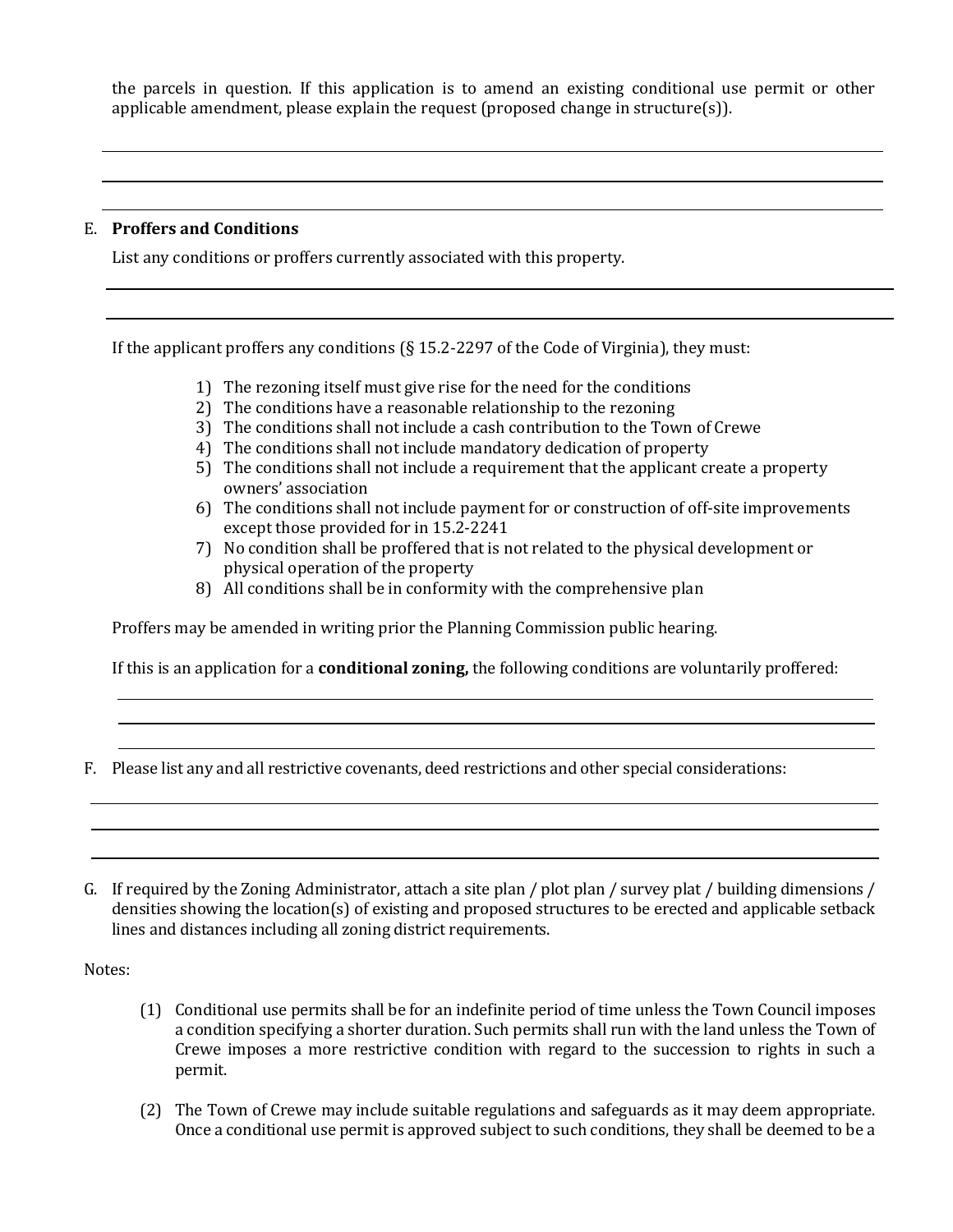part of the zoning ordinance and may be enforced by the zoning administrator. Conditions attached to a conditional use permit may only be amended or deleted by subsequent application for the purpose.

- (3) This application for a conditional use permit must be accompanied by two (2) copies of any required site plans or plot plans.
- H. If requesting a variance, explain the unique physical hardship or extraordinary situation (size, shape, topography, etc.) that is justification for the request:

I. Explain how the zoning ordinance prohibits or unreasonable restricts the use of the property.

J. Applicant Remarks

Checklist:

- $\checkmark$  The required fee must accompany this application. A fee schedule is attached for your convenience. Checks must be made payable to "The Town of Crewe".
- $\checkmark$  Enclose with the application, a copy of the appropriate Town tax map with the property marked and, if available, a surveyed plat of the entire parcel.
- $\checkmark$  Enclose with this application any required plans or plats (plans must be folded).
- $\checkmark$  Enclose with this application any additional information to assist with review and determination.

I/We hereby certify that to the best of my/our knowledge all the above statements and the statements contained in any exhibits transmitted are true and that the adjacent property owners listed herewith are the owners of record as of the date of the application:

Date:

Applicant's Name

*(Typed or printed)*

Signature of Applicant

**Note**: Incomplete application will not be accepted. Any request that requires plans must be accompanied by application at time of submission.